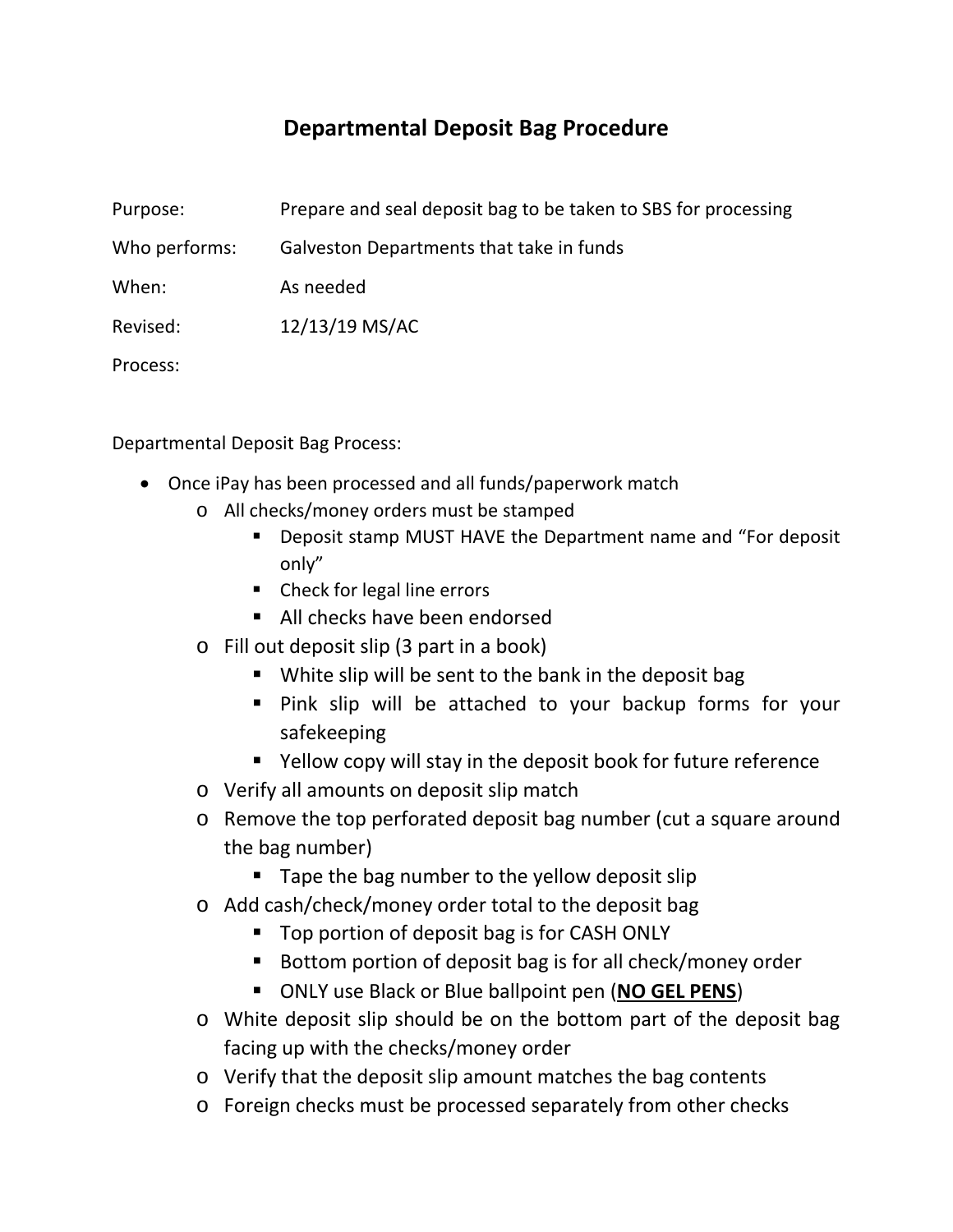- **Must have its own deposit slip**
- Sealed in its own deposit bag

What to take to SBS Office: (Please drop off deposit bags during posted business hours)

- Sealed deposit bag
	- For iPay deposits, please notify SBS staff then fill out iPay login book

Requesting additional deposit books:

- Each department will be given a specific location number (numbers 1-30)
- Each department will be given one deposit book at a time
- When requesting additional deposit book, let the SBS staff know the location that corresponds to your department so that you are given the correct deposit book
- SBS will also disburse deposit bags as needed

For deposit assistance, please contact Marjorie at msalinas@tamu.edu or ext. 4433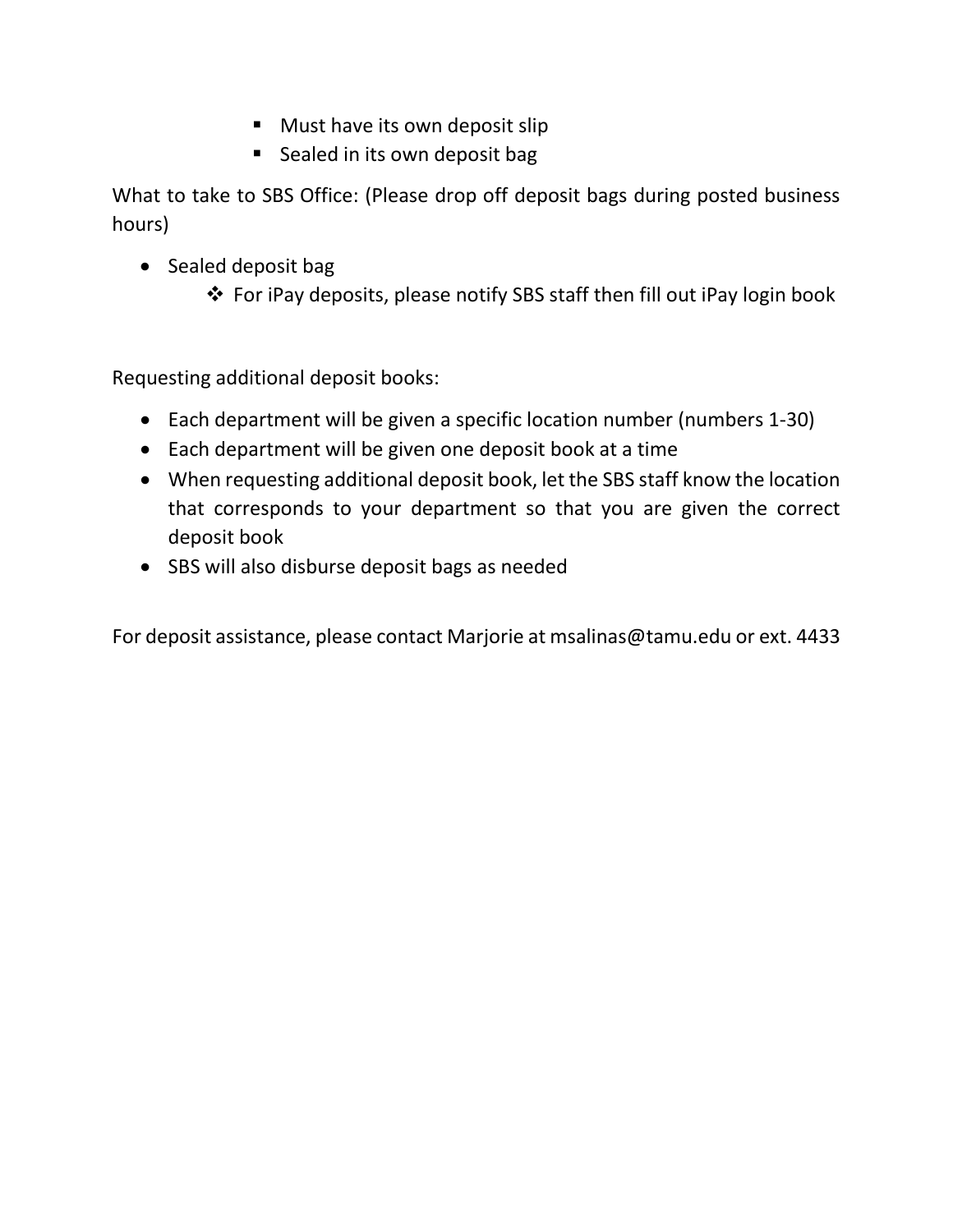